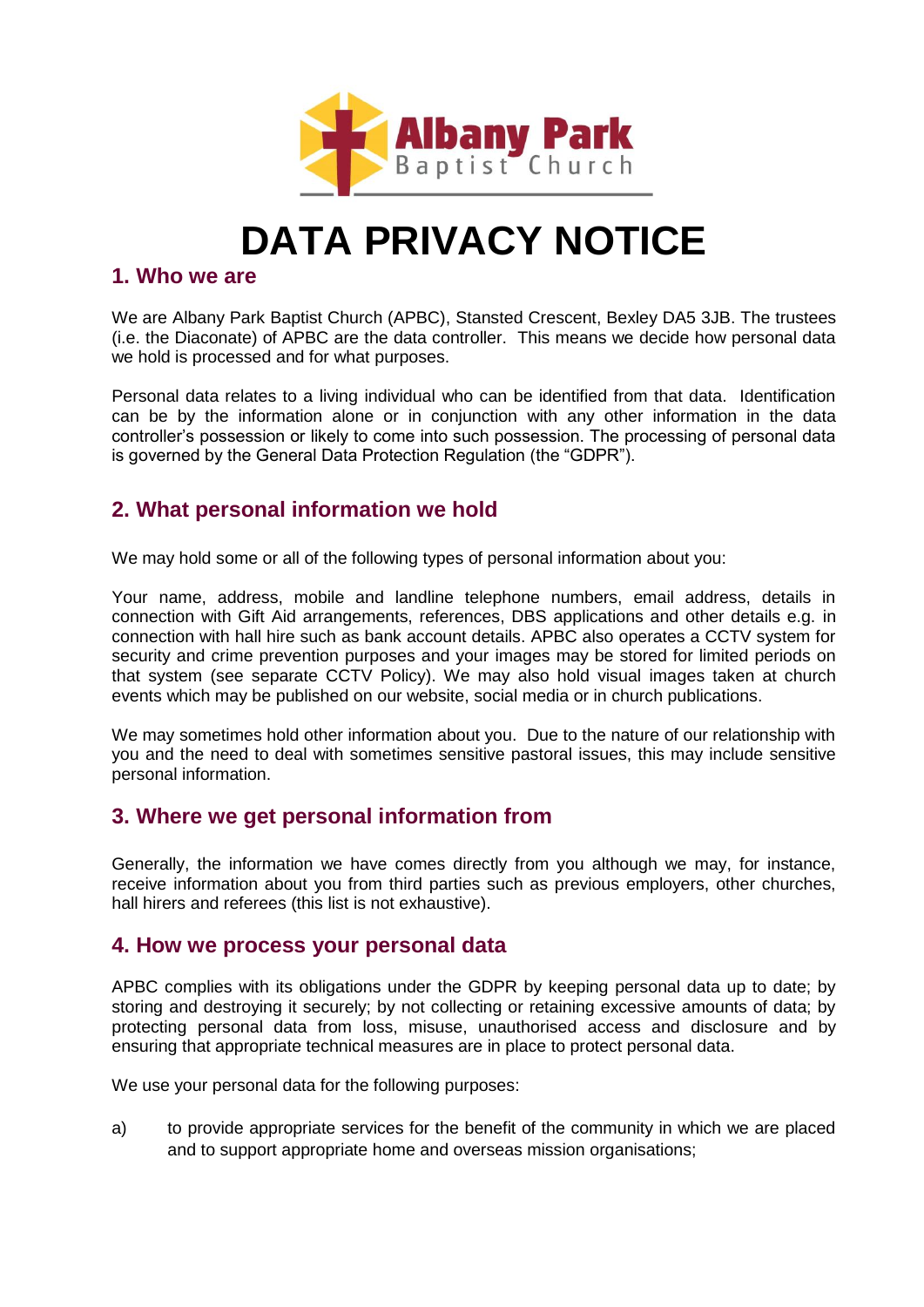- b) to administer records of APBC Members and those who have asked to be on our mailing list:
- c) to provide pastoral support for members and others connected with APBC;
- d) to fund raise and promote the interests of APBC;
- e) to recruit, support and manage our staff and volunteers including making DBS applications (which includes passing personal data to the relevant authorities to enable DBS checking);
- f) to maintain our own accounts and records (including the processing of gift aid applications which will include passing personal data to HMRC and independent examiners to the accounts);
- g) to inform our contacts of news, items for prayer, events, activities and services running at APBC and news and information about other Christian organisations with whom APBC works including those involved in appropriate home and overseas mission;
- h) to provide other services to the local community including but not limited to Hall hire and Community events and to administer contracts;
- i) to safeguard children, young people and adults at risk with whom we are in contact;
- j) to identify trends in membership, attendance our local community and other research;
- k) to maintain the security of property and premises;
- l) to respond effectively to enquiries and complaints

# **5. Our legal basis for using your personal information**

The GDPR sets out various lawful circumstances for processing your data which include:

- where processing is necessary for the legitimate interests pursued by APBC. This includes keeping you informed about news, events, activities and services and process your gift aid donations or DBS applications.
- where processing is necessary for us to comply with a legal obligation. This can include carrying out obligations under employment, social security or social protection law, or a collective agreement or in association with employees' pension arrangements;
- where processing is carried out by a not-for-profit body with a political, philosophical, religious or trade union aim, provided that the processing relates only to members or former members (or those who have regular contact with it in connection with those purposes) and there is no disclosure to a third party without consent.

## **6. How we share your personal data**

Your personal data will be treated as strictly confidential and will only be shared in order to carry out the legitimate purposes of APBC, where we have given you prior notification and when necessary, sought your consent.

We will only share your data with third parties outside of APBC with your consent or if required to do so by law or police request (see e.g. CCTV Policy).

## **7. How long we keep your personal data**

We keep your personal data for no longer than reasonably necessary and in accordance with our Data Retention Schedule (available on our website).